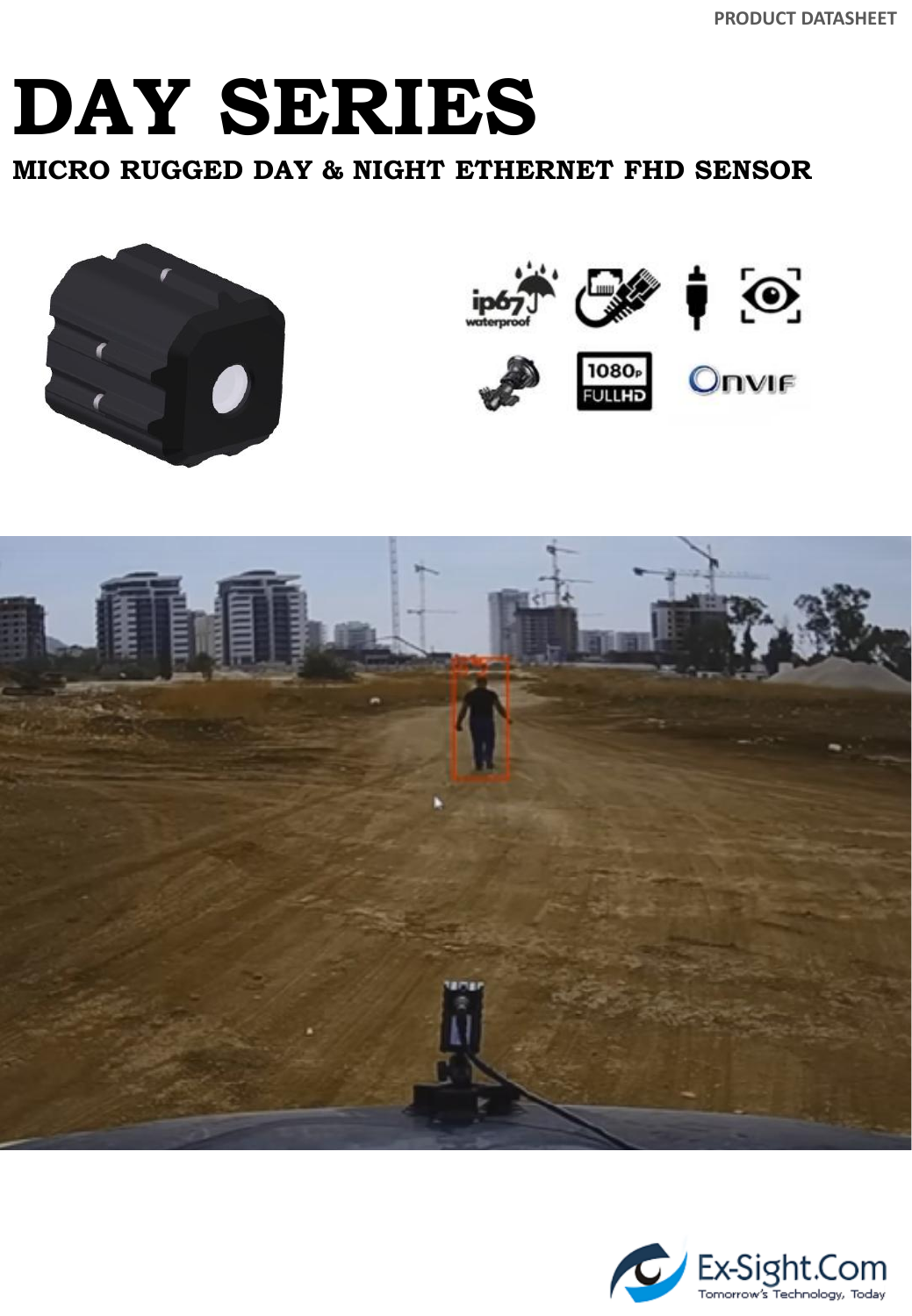### **MICRO RUGGED DAY & NIGHT ETHERNET FHD SENSOR**

This ruggedized micro sensor was created for superior day and night vision. Its versatile design allows integration of a variety of lens sizes and cable lengths to meet diverse mission needs. The sensor is all-weather robust, light weight and unobtrusive. It is easily connectable with a range of Ethernet devices (4G / Wifi / RF).



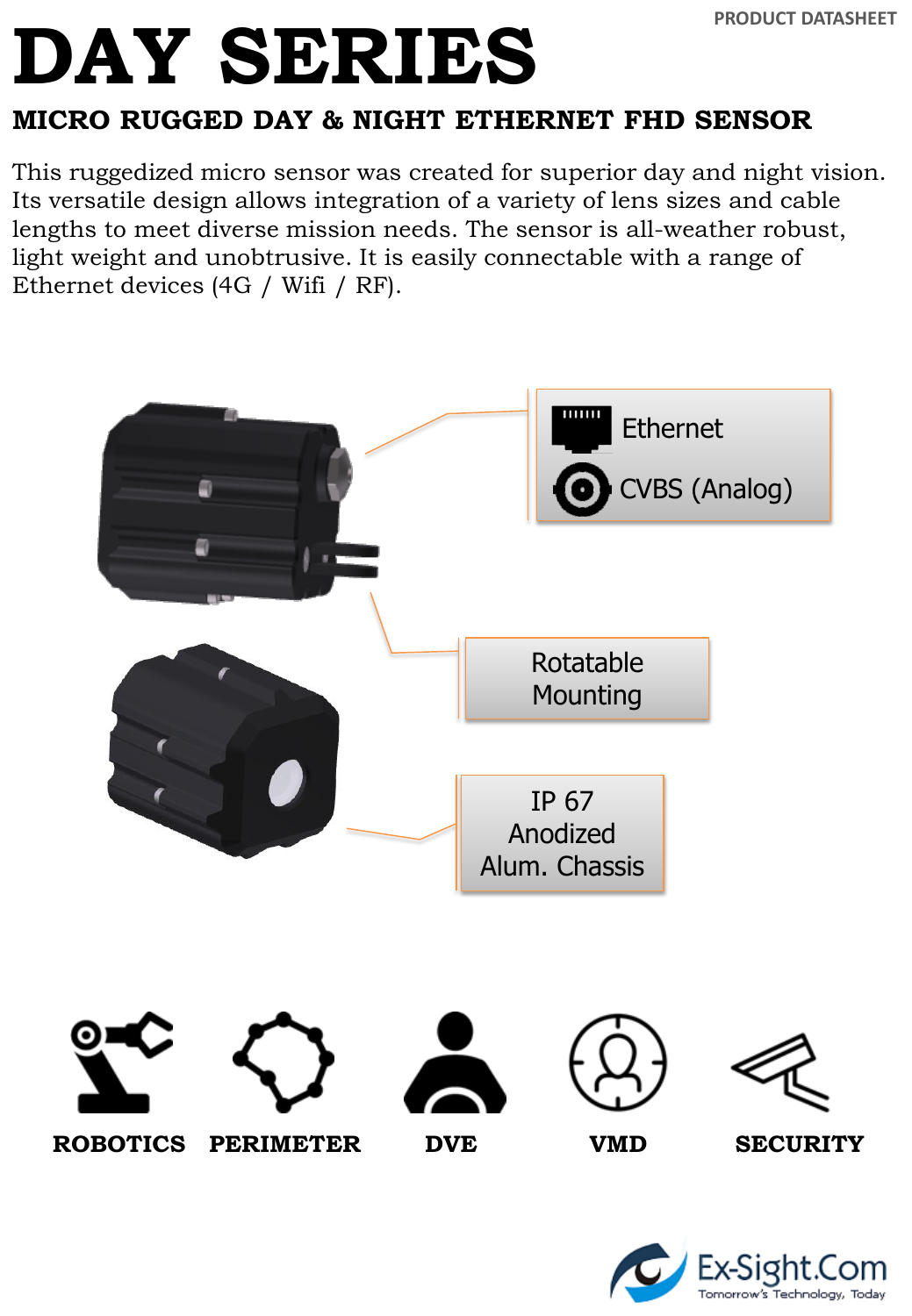#### **MICRO RUGGED DAY & NIGHT ETHERNET FHD SENSOR**

| <b>Imaging Sensor</b>           | 1/2.8" Sony Progressive Scan CMOS                                                     |
|---------------------------------|---------------------------------------------------------------------------------------|
| Min. Illumination               | Color: 0.05Lux @ F1.4                                                                 |
|                                 | B/W: 0.02Lux @ F1.4, 0Lux with IR                                                     |
| <b>Auto Iris</b>                | Standard DC-iris interface, compatible with ODM P-iris                                |
| Day & Night Mode                | Auto/ Timing/Manual/Alarm Trigger                                                     |
| <b>WDR</b>                      | Supported                                                                             |
| <b>DNR</b>                      | 3D-MCTF Digital Noise Reduction                                                       |
| <b>Electronic Shutter Speed</b> | 1/10000s to 1/25s                                                                     |
| Video Compression               | H.264 / MJPEG                                                                         |
| H.264 Encoding level            | H.264 BP/MP/HP                                                                        |
| Output Bit Rate                 | 32 Kbps ~ 8Mbps, Smart-AVC 600Kbps @1080p30                                           |
| Audio Compression Std.          | G.711 / AAC / MP2                                                                     |
| Audio Compression Bit Rate      | G.711(64Kbps) / MP2(16kHz 16bit 32kbps)                                               |
| Max.Resolution                  | 1920x1080 pixels                                                                      |
| <b>Frame Rate</b>               | 25/30fps                                                                              |
| Multi Stream                    | FULL HD + Full D1 + CVBS                                                              |
| <b>Image Settings</b>           | Image format, bit rate, brightness, contrast, saturation, sharpness,<br>white balance |
|                                 | Multi-zone intelligent OSD                                                            |
|                                 | Image rotation, flip & mirror                                                         |
|                                 | Day/Night mode (Auto/Manual/Schedule)                                                 |
|                                 | 3D-MCTFdigital noise reduction                                                        |
|                                 | Latitude & Longitude image mode                                                       |
| <b>BLC</b>                      | On/Off                                                                                |
| <b>Exposure Patterns</b>        |                                                                                       |
|                                 | Dark area, center, average, designated area                                           |
| Dynamic ROI                     | Fixed / dynamic                                                                       |
| Offline Storage                 | SDHC, SDXC and TF card extensions via external extension interface                    |
| <b>Alarms</b>                   | Motion, boundary violation, regional intrusion, left objects, lens<br>tampering       |
| <b>Supported Protocols</b>      | IPv4, TCP/IP, UDP, HTTP, DHCP, RTP/RTCP/RTSP, FTP, UPnP, DDNS,<br>NTP, IGMP, ICMP     |
| <b>Compatible Protocols</b>     | <b>ONVIF, GB/T 28181</b>                                                              |

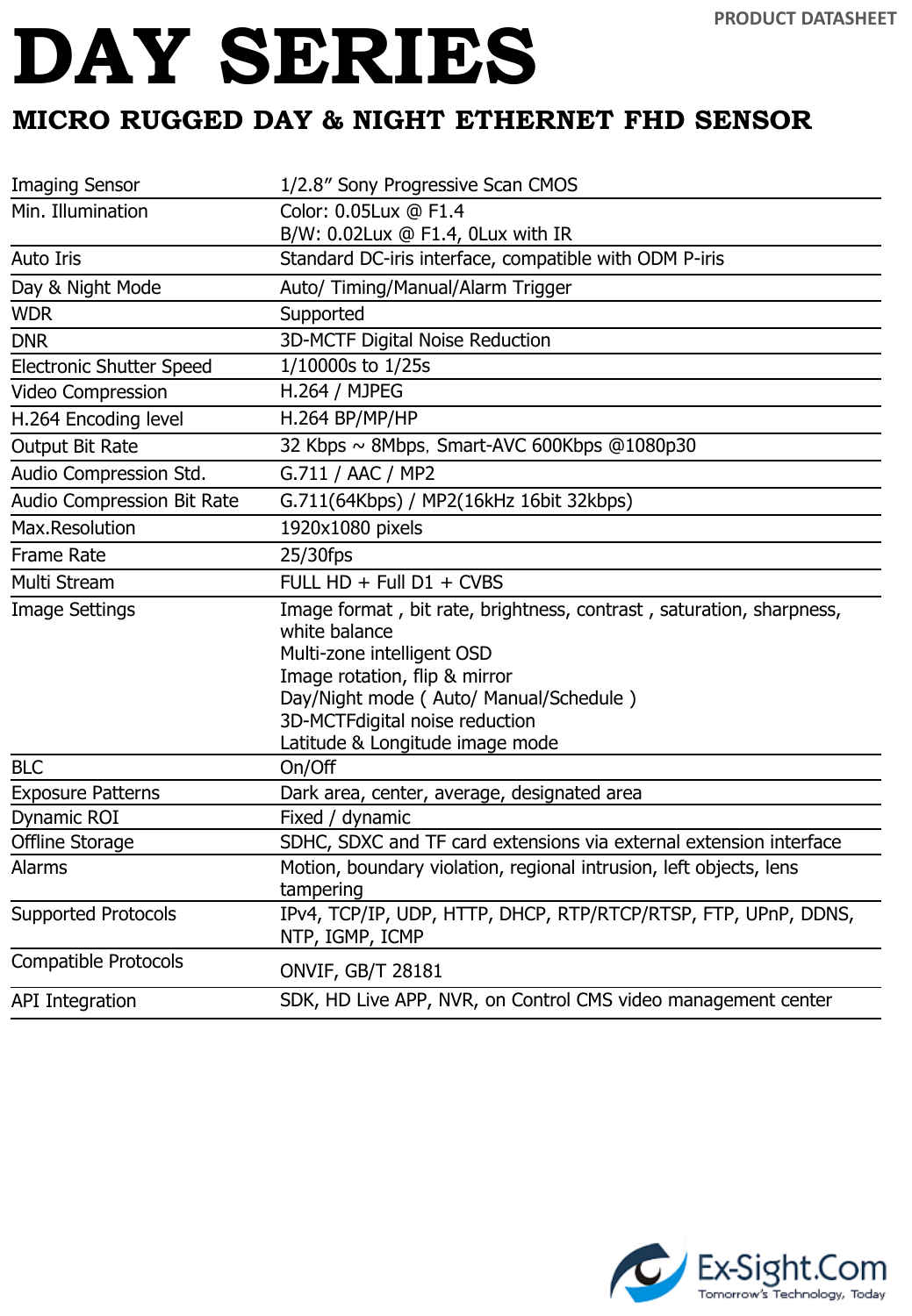# **xEYE-FHD**

### **TECHNICAL SPECIFICATIONS**

| Video Output                   | 1.1Vp-p $\pm$ 10% composite video output (RL=75 $\Omega$ )                                                                                                                                                           |
|--------------------------------|----------------------------------------------------------------------------------------------------------------------------------------------------------------------------------------------------------------------|
| Audio Interface                | (Line In/Out), Vin MAX <= 4Vp-p, Vout MAX <= 2Vp-p                                                                                                                                                                   |
| <b>Communication Interface</b> | 1*RJ45 10M/100M auto-adaption Ethernet port (optional PoE), integration<br>of 8KV anti-static, anti-thunder protection)<br>1*RS-485 interface                                                                        |
| Alarm Input                    | 1CH, low level valid, Vin<=0.3V                                                                                                                                                                                      |
| Alarm Output                   | 1CH, level signal Vout= +12V, IMAX=5mA (default low level 0V)                                                                                                                                                        |
| <b>LCR Interface</b>           | Vout=5V, 500mA>Iout>100mA                                                                                                                                                                                            |
| IR Synchronization             | IR LED control signal input, high level valid, 0.7V <vin<20v< td=""></vin<20v<>                                                                                                                                      |
| <b>Power Consumption</b>       | $<$ 2.1W MAX                                                                                                                                                                                                         |
| Voltage                        | 12V DC±10%, support PoE power supply                                                                                                                                                                                 |
| <b>ICR</b>                     | *-ICR: IR-Cut dual optical filter switching mechanism, without lens<br>mount(suitable for bullet cameras)<br>*-ICR/M12: IR-Cut with M12 lens mount<br>*-ICR/CS: IR-Cut with CS lens mount<br>*Default without IR-Cut |
| <b>IR Control</b>              | Default standard passive IR light synchronization interface<br>-ADC: Active IR light control, through ADC sampling and directly read<br>photosensitive sensor signal.                                                |
| Lens Iris Interface            | * Default standard DC-iris interface, DC drive auto iris<br>*-PIRIS: ccustomized P-iris lens                                                                                                                         |

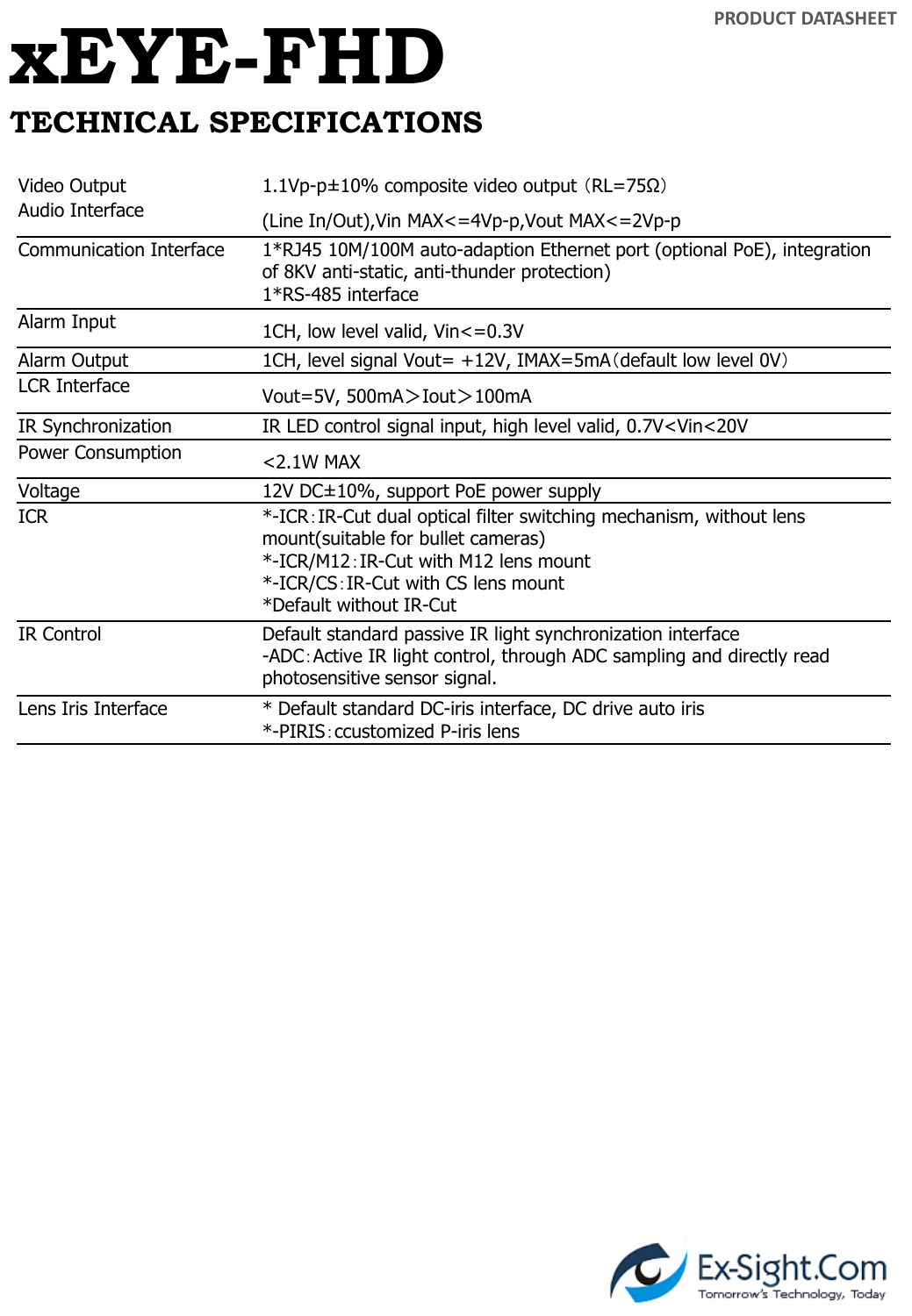#### **MICRO RUGGED DAY & NIGHT ETHERNET FHD SENSOR**

Due to Nitrogen pressurization, the camera is resistant towards challenging environmental conditions, such as water damage, failure of electrical, mechanical, and optical components.

#### **Reliability of Performance.**

Sealing and pressurization ensure that electrical, mechanical, and optical components remain free from contaminants.

#### **Controlled Environment For Optics and Lens.**

A sealed and pressurized enclosure prevents condensation on the lens and interior of the housing faceplate.

#### **Corrosion Protection**

No interior corrosion of circuit boards, solder joints, wiring, or metal parts.